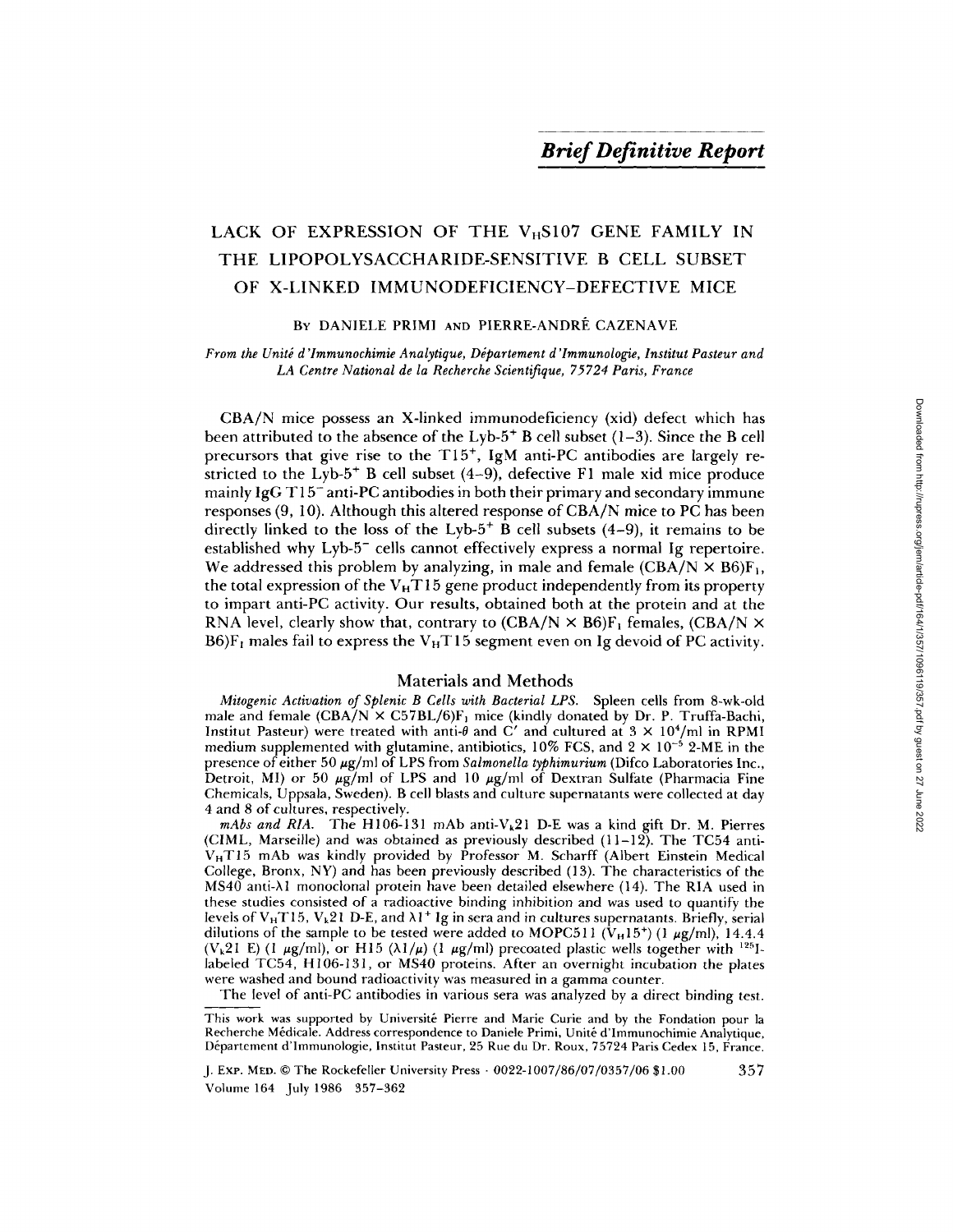

FIGURE 1. Analysis of the property of normal sera of the indicated mouse strains to inhibit the M511 (V<sub>H</sub>T15<sup>+</sup>) – TC54 ( $\alpha V_H$ T15) interaction. Results represent the means + SD of four individual sera per group.  $(\triangle)$  CBA/N  $\times$  C57BL/6 females,  $(\triangle)$  CBA/N  $\times$  C57BL/6 males, ( $\circ$ ) C57BL/6 females, ( $\bullet$ ) C57BL/6 males.

Briefly, 100  $\mu$  of serial dilutions of sera were added to PC-BSA precoated plastic wells. After an overnight incubation the plates were washed and bound material was revealed with  $^{125}$ I-labeled rat anti-mouse  $\kappa$  mAb.

*DNA Probes and Hybridization.* The 70Z V and the 38C V probes, respectively specific for the J558 and S107 families, are agarose gel-purified restriction fragments of the plasmid subclone of the 70Z H<sup>+</sup> gene and the 38C H<sup>+</sup> recombinant phage, respectively, and were kindly provided by Dr. R. Perry (Institute for Cancer Research, Philadelphia, Pennsylvania)  $(15)$ . The pB V14 J606 is a 600 bp restriction fragment of the plasmid subclone of the J606 gene kindly provided by Dr. D. Holmberg (Institut Pasteur, Paris). Hybridization was carried out by a slight modification of the method described by Manser and Gefter (16). 4-d blasts were washed twice in balanced salt solutions (BSS) and the desired cell concentrations were dispensed in a 96-well microtiter dish in 0.1 ml of RPMI medium containing 10% FCS. After replicate plating each well received 100  $\mu$ l of lysis buffer (0.125% Sarcosyl (ICN), 12.5 mM sodium citrate (7.0) 2.5M KSCN (Mallinckrodt), and 50% DMSO (Me<sub>2</sub>SO) (Mallinckrodt) was added just before use. After a half-hour incubation in lysate buffer, samples were filtered with a filtration manifold (Schleicher & Schuell, Inc. Keene, NH) on nitrocellulose membrane wetted first in  $H_2O$ , and then in  $20 \times$  NaCL/Cit (1 × NaCL/Cit is 0.15M NaCL/0.015M sodium citrate, pH 7).

The filters were then backed at 80°C for 2 h, hybridized in formamide buffer at 48°C for 48 h with <sup>32</sup>P-labeled probes, washed, and exposed to x-ray film at  $-80^{\circ}$ C.

### Results

*Absence of VHT15+Igs in Sera of XID Mice.* We have recently observed that a large component of  $V_H T15^+$  Igs in the sera of nonimmunized C57BL/6 mice is devoid of anti-PC activity (Primi, D., P.-A. Cazenave, unpublished observations), and therefore we analyzed the level of  $V<sub>H</sub>T15$  Ig in the sera of normal female and defective male (CBA/N  $\times$  C57BL/6)F<sub>1</sub> animals. To this end we used a mAb (TC54) that reacts with a common  $V_H$  determinant present on isolated heavy chains of TEPC15, MOPC167, and MOPC511 proteins. The results in Fig. 1 show that defective males, contrary to normal females, do not express detectable levels of  $V_H T 15^+$  Igs in their sera. Analysis of  $V_H T 15^+$  Igs isolated from the sera of normal females, moreover, showed that a large component of these molecules are devoid of PC-binding activity (data not shown). These results, therefore, strongly argue against the possibility that the absence of  $V_H T15^+$  Ig expression in defective males is the consequence of these animals' inability to produce anti-PC antibodies, but rather suggest that the xid phenotype affects the overall expression of a given V gene independently from the antigen specificity of the antibody that encodes.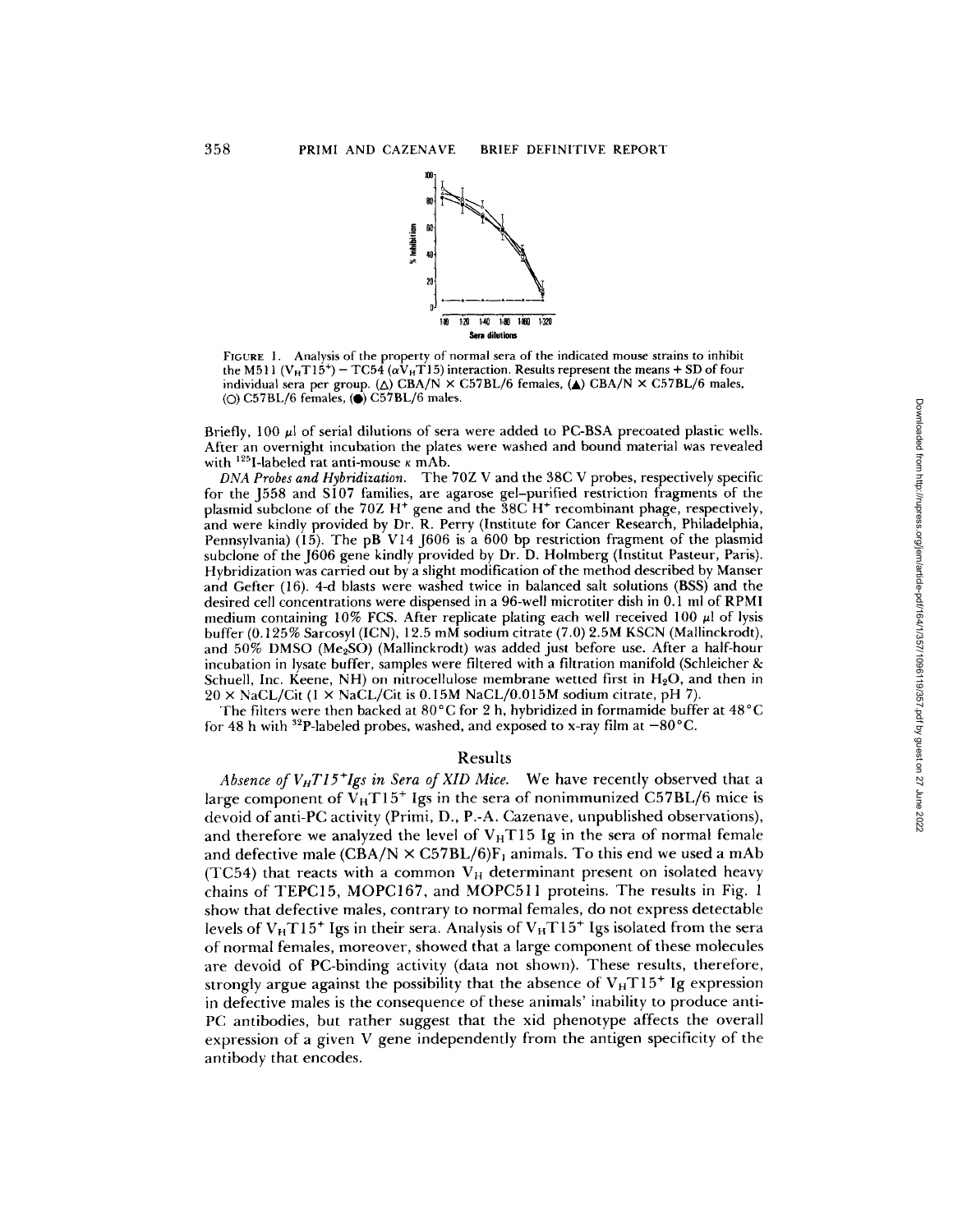

BRIEF DEFINITIVE REPORT

FIGURE 2. Analysis of the level of  $V_k$ 21 D-E,  $\lambda$ 1, and  $V_H$ T15<sup>+</sup> Igs in the concentrated supernatants of polyclonally activated B cells of the indicated mouse strains. The results were normalized to the total level of IgM in the various samples. (O) C57BL/6 males, (Q) C57BL/6 females,  $(\triangle)$  (C57BL/6  $\times$  CBA/N)F<sub>1</sub> females,  $(\triangle)$  (C57BL/6  $\times$  CBA/N)F<sub>1</sub> males.

*Polyclonal Activation Does Not Result in*  $V_HTI5$  *Expression.* To study whether the data obtained with normal serum are a direct consequence of the impairment of xid mice to respond to certain TI-2 antigens, we analyzed the level of  $V_HTI5$ , as well as of V $\lambda$ 1 and V<sub>k</sub>21 D-E segments as controls, in the supernatants of polyclonally activated B cells of normal females and immuno-defective males. Fig. 2 A–C shows the levels of  $V_k$ 21 D-E,  $\lambda$ 1, and  $V_H$ T15<sup>+</sup> Igs in the supernatants of normal female and defective male B cells. Although we constantly observed a fivefold reduction of the level of  $\lambda$ 1 bearing Igs in cultures of defective male B cells, the amount of  $V_k21$  D-E<sup>+</sup> Igs was similar in all supernatants tested. The  $V_H$ T15 segment however was completely absent only in the supernatant of polyclonally activated B cells of defective mice.

Lack of Expression of the Entire S107 V<sub>H</sub> Family in Defective Male B Cells. Analysis of available proteins and nucleic acid sequences data has made it possible to group murine  $V_H$  gene segments into discrete families (17). In addition, recombination studies suggest that the different  $V_H$  families are grouped discretely and not interspersed along the chromosome (18). The lack of expression of  $V_H T 15^+$ gene segments in xid defective animals raises the interesting possibility that this defect can influence the expression of entire families of  $V_H$  genes. To study this possibility we tested LPS or EPS- and dextran sulfate-induced B cell blast for the productive rearrangement of V gene segments by analyzing the presence of mRNA homologous to DNA probes specific for three well-defined  $V_H$  families. Fig. 3 shows an autoradiographic exposure of one filter from such a screen after hybridization with three probes specific for the S107, J606, and J558 families. Of the three  $V_H$  families analyzed, one, the J558, seems to be equally well expressed in normal females and defective males, while  $V_H$  genes belonging to the S107 family are rearranged only in normal females. It is difficult to discriminate whether the low signal obtained with the J606-specific probe on defective male blasts represents specific hybridization or simply background noise. It is clear however that the xid defect also has strong influence on the expression of members of this family.

## Discussion

The results presented here establish that the LPS-sensitive B cell populations of mice expressing the X-linked CBA/N xid gene fail to express one, and possibly more, entire families of  $V_H$  genes. The expression of  $V_L$  genes, on the other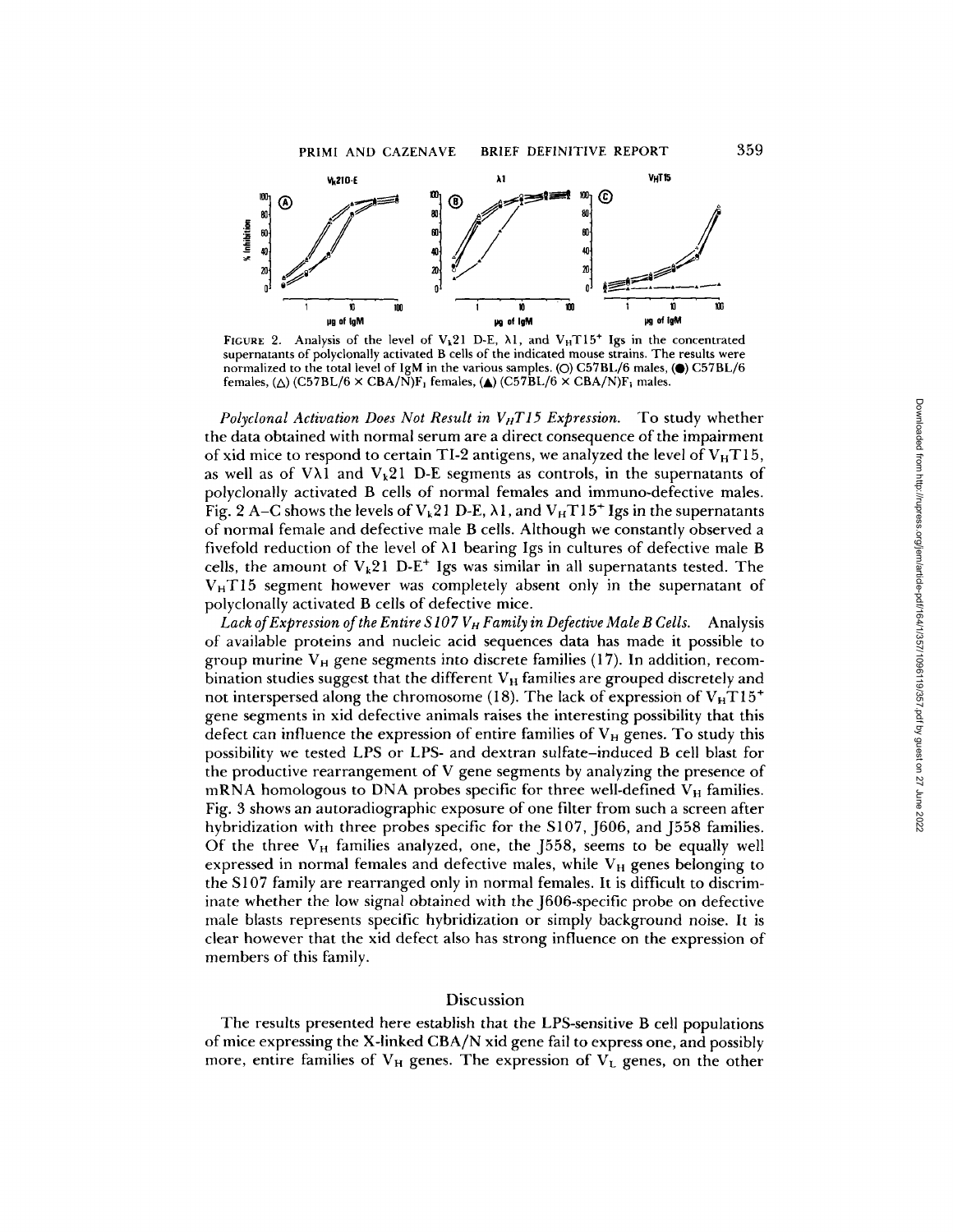

FIGURE 3. Expression of  $V_H$  families in polyclonally activated B cells of (CBA/N  $\times$ C57BL/6)F<sub>1</sub> males and females. Spleen cells were cultured at  $3 \times 10^5$ /ml either with 50  $\mu$ g/ml of LPS or with 50  $\mu$ g/ml of LPS and 10  $\mu$ g/ml of DXS. After 4 d of culture, the cells were washed and viable blasts were plated in 96-microwell plates at the indicated numbers. Lysates were separately hybridized with either 70Z, pBV14 [606, or 38C probes. Autoradiographic exposure of the filters was for 24 h with intensifiers.

hand, appears to be less affected in these animals since we found normal levels of V<sub>k</sub>21 D-E<sup>+</sup> Igs and only a slight reduction of  $\lambda$ 1 molecules. Although the S107 probe hybridized with mRNA of normal female no signal could be detected with mRNA of defective male B cell blasts. In addition to this, since the cells studied in the present report were polyclonally activated, it seems likely that the inability of xid-defective mice to produce anti-PC antibody is the consequence, not the cause, of the lack of expression of the  $V_HTI5$  gene.

Since mRNA of xid blasts did not give any specific signal with the specific DNA probe, it is likely that the xid defect abrogates the expression of all the members of this family (19) in the B cell population studied. Although the J558 family appears to be equally well expressed in the two B cell populations studied, we cannot exclude the possibility that this observation is caused by the welldocumented difference in size of the families. There are in fact at least 10 times more genes in the  $V_H$ J558 than in the S107 group, and consequently, a reduction in the expression of members of the J558 family may be less easily detectable than in a family consisting of few members only.

The data concerning the S107 group of V genes are quite surprising since CBA/N mice not only contain the allelic form of the T15 family but they also can express them, as shown by Clarke et al. (20) who isolated CBA/N hybridomas that use a  $V_H$  segment identical to C3 (the allelic form of T15 found in C57BL [21]). Since these hybridomas have been obtained by immunizations with a thymus-dependent antigen (PC-KLH), it appears likely that the members of the S107 and J606  $V_H$  families are selectively not expressed in the LPS-sensitive B cell subset studied here. Thus, our results support the notion that different B cell subsets express different functional B cell repertoires. An important implication of this conclusion is that, in the course of ontogenesis, B cells develop along alternative functional pathways which selectively rearrange different  $V_H$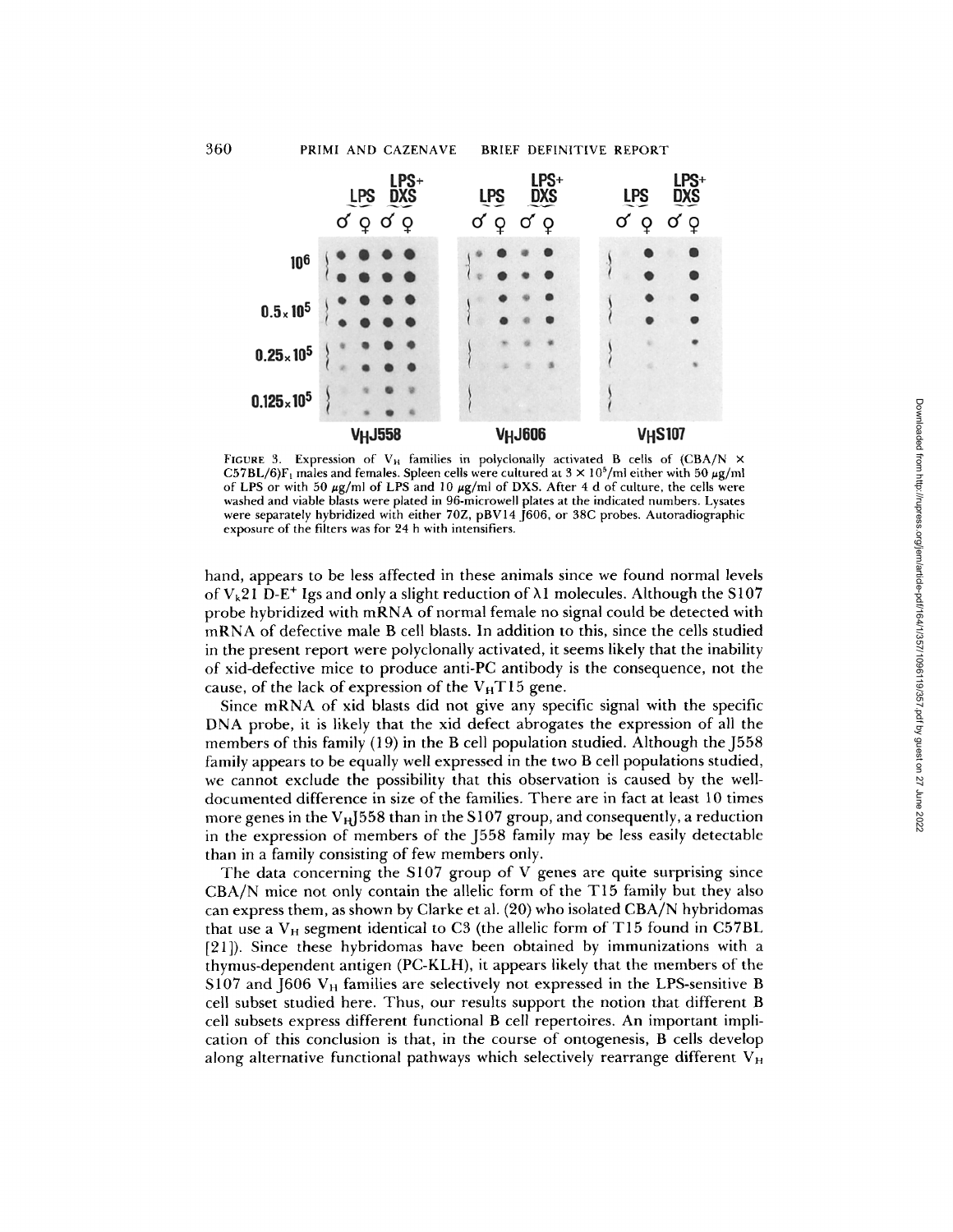families. The existence of asymmetric  $V_H$  expression among B cell populations was originally postulated by Slack et al. (22) who showed that the IgG3 component of the response to TI-1 antigens is absent in mice expressing the CBA/N phenotype. Furthermore, this conclusion would be consistent with the findings that the T15 idiotype family is functionally skewed in the  $Lyb-5$ <sup>+</sup> B cell subset (9) and that the Ly-1 B cell subset expresses a rather homogeneous Ig repertoire selectively directed against self antigens (23). The possibility that  $V_H$  genes rearranged nonrandomly has also already been inferred by recent studies showing a developmentally controlled sequence of  $V_H$  rearrangements (24).

In light of the results presented here we propose that during ontogenesis B cells of different lineage, and possibly with different functions and triggering requirements, are expressed sequentially and that each of these lineages preferentially rearranges one or more  $V_H$  families. This hypothesis provides direct explanation for the many examples in the literature showing compartmentalization of  $V_H$  gene expression among B cell subsets.

### Summary

The expression of the  $V_H T15$  gene product was analyzed in the sera and in the supernatants of polyclonally activated B cells of X-linked immunodeficient (xid) mice. We found that defective males, contrary to normal females, do not express the  $V<sub>H</sub>T15$  gene product even on antibodies devoid of anti-PC specificity. RNA analysis of polyclonally activated cells with  $V_H$  specific probes revealed that xid-defective B cells do not express the entire S107 or part of the  $1606$  V<sub>H</sub> family. Members of the J558 family, on the other hand, are equally well expressed among defective males and normal female B cells. These results strongly suggest that  $V_H$  families are asymmetrically represented among  $B$  cell subsets.

We thank Dr. M. Pierres and Professor M. D. Scharff for the H106-131 and TC54 mAbs; and Ms. C. Gris and M. Berson for their technical and secretarial assistance.

*Received for publication 12 March 1986.* 

## References

- 1. Scher, I. 1981. B lymphocyte development and heterogeneity: analysis with the immune-defective CBA/N mouse strain. *In* Immune Defects in Laboratory Animals. E. Gershium and B. Merchant, editors. Plenum Publishing Corp., New York. 163.
- 2. Scher, I. 1982. The CBA/N mouse strain: an experimental model illustrating the influence of the X-chromosome on immunity. *Adv. Immunol.* 33:2.
- 3. Scher, I. 1982. CBA/N immune defective mice: evidence for the failure of a B cell subpopulation to be expressed. *Immunol. Rev.* 64:117.
- 4. Wickler, L. S., G. Guelde, I. Scher, and J. J. Kenny. 1982. Antibodies from the Lyb 5- B cell subset predominate in the secondary IgG response to phosphorylcholine.J. *Immunol.* 129:950.
- 5. Scher, A., and M. Cohn. 1972. Inheritance of an idiotype associated with the immune response of inbred mice to phosphorylcholine. *Eur. J. Immunol.* 2:319.
- 6. Cosenza, H., and M. Kohler. 1972. Specific inhibition of plaque formation to phosphorylcholine by antibody against antibody. *Science (Wash. DC)* 176:1027.
- 7. Claflin, J. L., R. Liberman, and J. M. Davie. 1974. Clonal nature of the immune